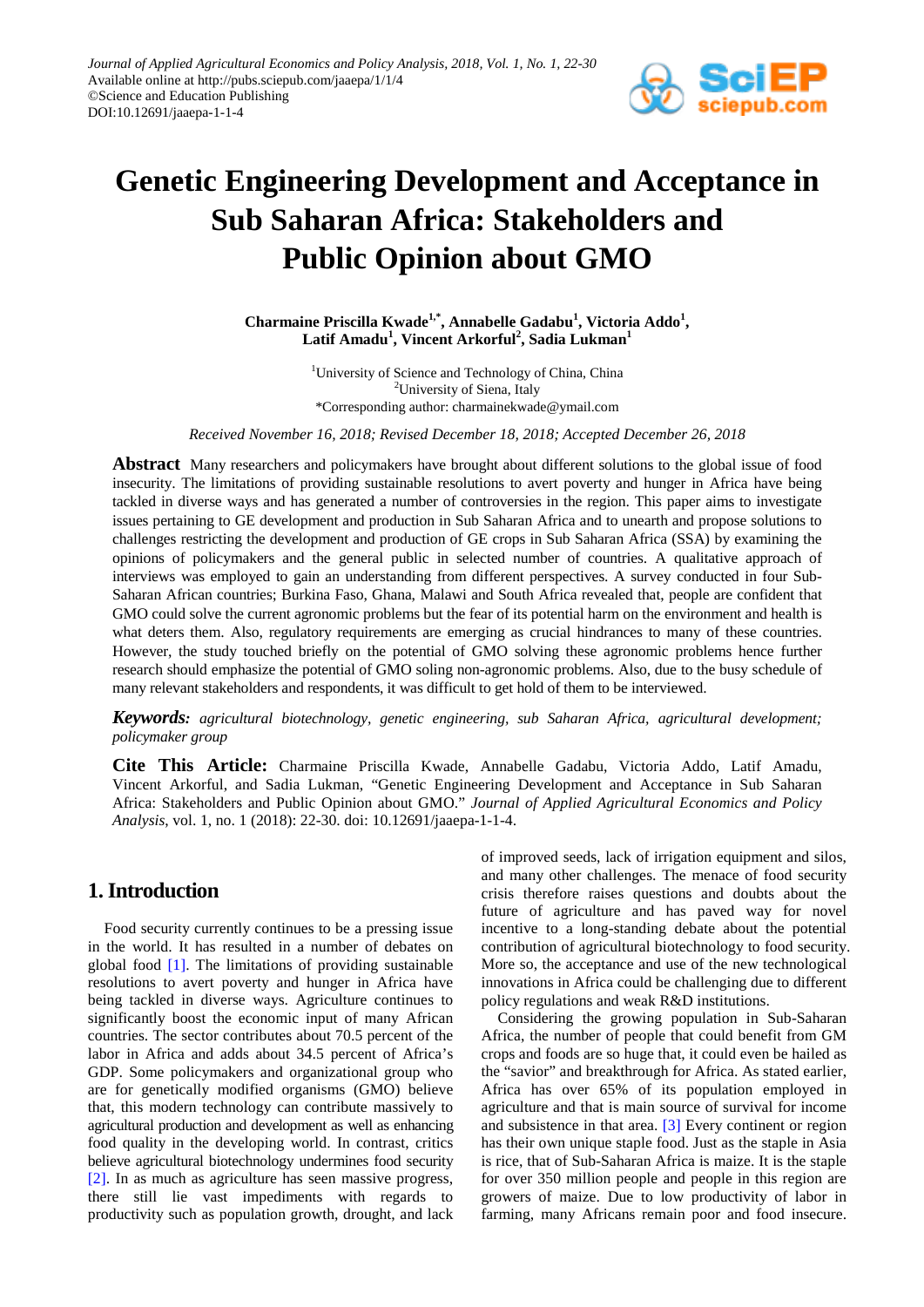The rapid population growth and global warming continually pushes the production of maize into marginal areas with very little and unreliable rainfall. Indeed it's a shame that only 4% of cropland in Sub-Saharan Africa is irrigated [\[4\].](#page-7-3) Issues as such, only lead to increase drought risks to maize growers in the area in future. It is only logically right and ideal that, governments of African states accept and welcome this agricultural biotechnology, but to take a turn and accept it in Africa is not going be an easy journey.

Agricultural Biotechnology has contributed greatly to the economies of countries that have adopted and commercialized its usage. It has produced valuable crops and food in some developing countries such as Argentina, Brazil, China and India. With regards to Africa, GM crops and food have been approved for commercial purposes in Burkina Faso, Egypt and South Africa whereas in Ghana, Kenya, Uganda, Nigeria and some other countries have the GM crop under confined testing. 42 Africa countries party to Cartagena Protocol but hardly have any implemented domestic biosafety frameworks.

Notwithstanding the wide range of benefits to farmers and consumers derived from GM crops and foods, many developing countries in Africa are still adamant in accepting and commercializing the use of this novel technological innovation. This is somewhat as a result imperfect knowledge of the suitable development role for Gm food and other biotechnologies that are products of promising innovation systems in the Region. The political, cultural and economic aspects of policy development must be taken into consideration when valuing the development of GE crops in Sub Saharan Africa [\[5\]](#page-7-4)

This technology will be long and difficult because in Africa, (just as in Europe) transgenic technologies are screened and scrutinized using separate and much higher regulatory standards and more often than not require an approval from a national biosafety committee [\[6\].](#page-7-5) Researchers and scientists have paid attention and given their opinion as to why GMO ought to be introduced to developing countries [\[7\]](#page-7-6) but to the best of our knowledge very little is said about why a land or a continent which is agriculturally bound has failed or delayed in adopting and commercializing GMOs. Many researchers such as [\[8\]](#page-7-7) and [\[9\]](#page-7-8) conducted in-depth research in this area but very little is said about the process of implementing effective and working biosafety regulations and commercialization as well as the rising hindrances that come along with them [\[10\].](#page-7-9) This study aims at finding out the general challenges associated with the adoption of GMO and its related biotechnology regulations and policies. The ever growing quest to understand GE crop acceptance in SSA brings a number of questions to mind.

#### **1.1. The State of Technology Innovation Acceptance and R & D in SSA**

Agricultural biotechnology research and innovation is very limited in many developing countries particularly in SSA. [\[11\]](#page-7-10) This is partly due to limited funds, poorly equipped labs, lack of extensive education, lack of policy regulation support and many others. It is not surprising that, many African countries lag behind when it comes to

general technology innovation [\[12\].](#page-7-11) The total amount of GDP in many African countries is very minimal hence the contribution of part to R&D would ultimately be limited. Even though South Africa spends about 0.9% of their total GDP on Research and Development, only 5.5% is spent on Agriculture research. [\[13\]](#page-7-12) There hasn't been any other African country which spend more than 0.5% of GDP on extensive agricultural research or R&D. [\[14\]](#page-7-13)

In 2006, African leaders accepted and approved the Africa's Science and Technology Consolidated Plan of Action (CPA) that had African ministers of science and technology pledging to contribute 1% of the total GDP to R & D. However, this commitment has not been materialized partly due to democracy in many countries. [\[15\]](#page-7-14) Democracy allows for frequent change of government and reshuffling. Many leaders after resuming office put a stop to other development initiated by the previous government and this lead to weak strategies and research systems with little or no innovative potentials.

Due to the low level of research and development in SSA, the implementation of agricultural biotechnology is difficult, hence the capacity of undertaking an effective GE project and other agricultural R&D projects is undermined  $[14]$ . This in conjunction with unavailability of financial and human resources limits or restricts the general innovative capability to conduct R&D and bring about unique GE crops and foods. Many SSA countries lack the biosafety regulatory framework to implement certain regulations that would promote the commercialization of GE crops and food. Nonetheless, there are few countries that have made efforts to develop strong biosafety system.

In a research conducted by International Food Policy Research Institute (IFPRI), it was discovered that, certain innovative capacity that can catapult the special GE traits of interest to national priorities ought to be measured against the possibility of gaining access to such modern technologies in another region. In as much majority of SSA countries lack the capacity to undertake R&D, leaders and policymakers in SSA need to re-strategize to find a new way or different innovative capacity systems to deliver products to farmers and consumers [\[11\].](#page-7-10)

# **2. Design of Study and Data Collection**

#### **2.1. Selection of Participant of the Survey**

Burkina Faso, Ghana, Malawi and South Africa were selected for the survey because these countries have different political systems and different levels of economic growth. Also, we considered the fact that one or more of these countries have started GM production and commercialization as well as their stage in general R&D in GE crop field trials [\[6\].](#page-7-5) Agricultural biotechnology is a hot topic currently in most developing countries especially in Africa. Relevant policymakers and their corresponding representatives who are acquainted with the issue of biotechnology debate were selected in these countries through the help of some local key informants who are familiar with this topic; most of them being media journalists and local researchers at various national research laboratories or institutes and universities.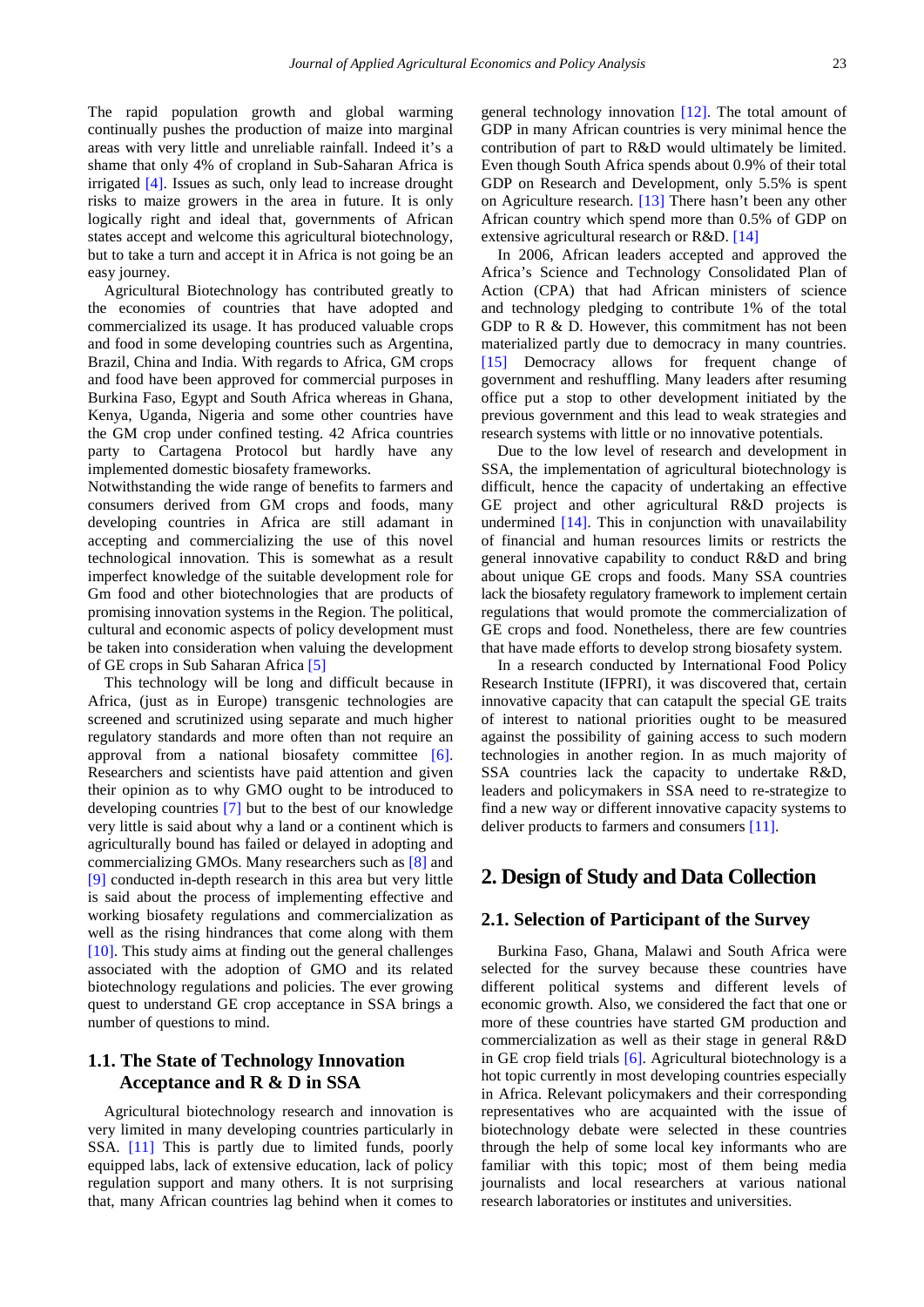#### **2.2. Data Collection**

Data was collected from policymakers and representatives interviews from four Sub-Sahara African countries. 120 respondents from various institutions and organizations were selected from the four countries; 30 from South Africa, 32 from Malawi, 33 from Ghana and 25 from Burkina Faso [\(Table 1\)](#page-2-0). It is important to note that, the power and potential of policymakers and stakeholders to influence and control decisions that can impact policies cannot be underestimated. Hence in order to gain a clear insight of issues pertaining to policy and institutions, it is necessary for stakeholders or policymakers to put forward information in their own way  $[16]$ . In doing so, employing a qualitative approach of interviews is an ideal way of gaining understanding from different perspectives as to know their reason behind what they have an exclusive view about the production and use of GMO. This approach is an ideal method with regards to the topic at hand since it creates an opportunity to delve deeply into issues which cannot be explored thoroughly via quantitative means.

The interviews were primarily based on unstructured and semi-structured questions which had issues to direct the views and opinions of policymakers on various aspect of GMO. The interview consisted of three parts. In part I, an introduction of both the interviewer and participants were made and the reason for the interview was established.

The participants went further to answer questions on the importance of various problems in domestic agriculture and the potential of genetic engineering for solving these problems. In part II interviewees were asked if the research capacity in the country was suitable and ready for the application and development of agricultural biotechnology; GMO to be precise. They were further requested to judge if field tests were underway and whether GMO was ready for adoption. In part III, respondents were asked about the general challenges associated with the adoption of GMO and how involved are the relevant policymakers or stakeholders in this issue of GMO production. The languages incorporated in the interview were English and French. Due illiteracy issues, some local farmers had their interview in their local dialects which were later interpreted.

#### **2.3. Survey Response Rate**

The selected stakeholder representatives and policymakers, especially with regards to development and production of GMOs in each country were first contacted personally and we made known to them the purpose of our meeting with them. These selected participants were guaranteed of confidentiality and that their opinions were not going to reflect the view of the institution they belong. Some participants accepted to the interview, others refused or gave a referral to another person with in depth knowledge about the study area.

**Table 1. List of participating institutions and organizations from four SSA countries**

<span id="page-2-0"></span>

| <b>Countries</b> | <b>Institutions and Organizations</b>                                                                                            |
|------------------|----------------------------------------------------------------------------------------------------------------------------------|
| Burkina Faso     | Institute National et Agricole; Mosanto; SOFITEX; Farmers; Ministry of Secondary and Higher Education, Science and Technology;   |
|                  | Crop Protection and Conditioning Directorate; University of Ouagadougou; Natural Substances Research Institute; The Catholic     |
|                  | University of West Africa, Bobo-Dioulasso; Applied Sciences and Technology Research Institute;                                   |
| Ghana            | Ministry of Food and Agriculture; University of Ghana-department of Agriculture and Earth sciences; Ministry of Environment,     |
|                  | Science and Technology; Noguchi Research Center; Environmental Protection Agency; Plant                                          |
|                  | Protection and Regulatory Services Directorate; Kwame Nkrumah University of Science and Technology; Council for Scientific and   |
|                  | Industrial Research; Crop Research Institute; Council for Scientific and Industrial Research; Local farmers; Food and Drugs      |
|                  | Authority; Biotechnology and Nuclear Agriculture Research Institute; Savannah Agriculture Research Institute; Food Research      |
|                  | Institute; Coalition for Farmers' Rights and Advocacy against GMO;                                                               |
| Malawi           | Lilongwe University of Agriculture and Natural Resources (Luanar); Agricultural Research and Extension Trust; Kasinthula         |
|                  | Agricultural Research Station; □Lifuwu Agricultural Research Station; Makoka Agricultural Research Station; Mbawa Agricultural   |
|                  | Research Station; Lunyangwa Agricultural Research Station; Chitala Agricultural Research Station; Chitedze Agricultural Research |
|                  | Station; Baka Agricultural Research Station; Byumbwe Agricultural Research Station; Ministry of Agriculture; Local Farmers       |
| South Africa     | South African National Seed Organization; The Council for Scientific and Industrial Research; Department of Environmental        |
|                  | Affairs; Agricultural Research Council; South African National Consumer Union; Agribusiness Chamber; Department of               |
|                  | Agriculture, Forestry and Fisheries; Bayer Crop Science; university of Cape Town; local farmers; commercial farmers;             |



**Figure 1**.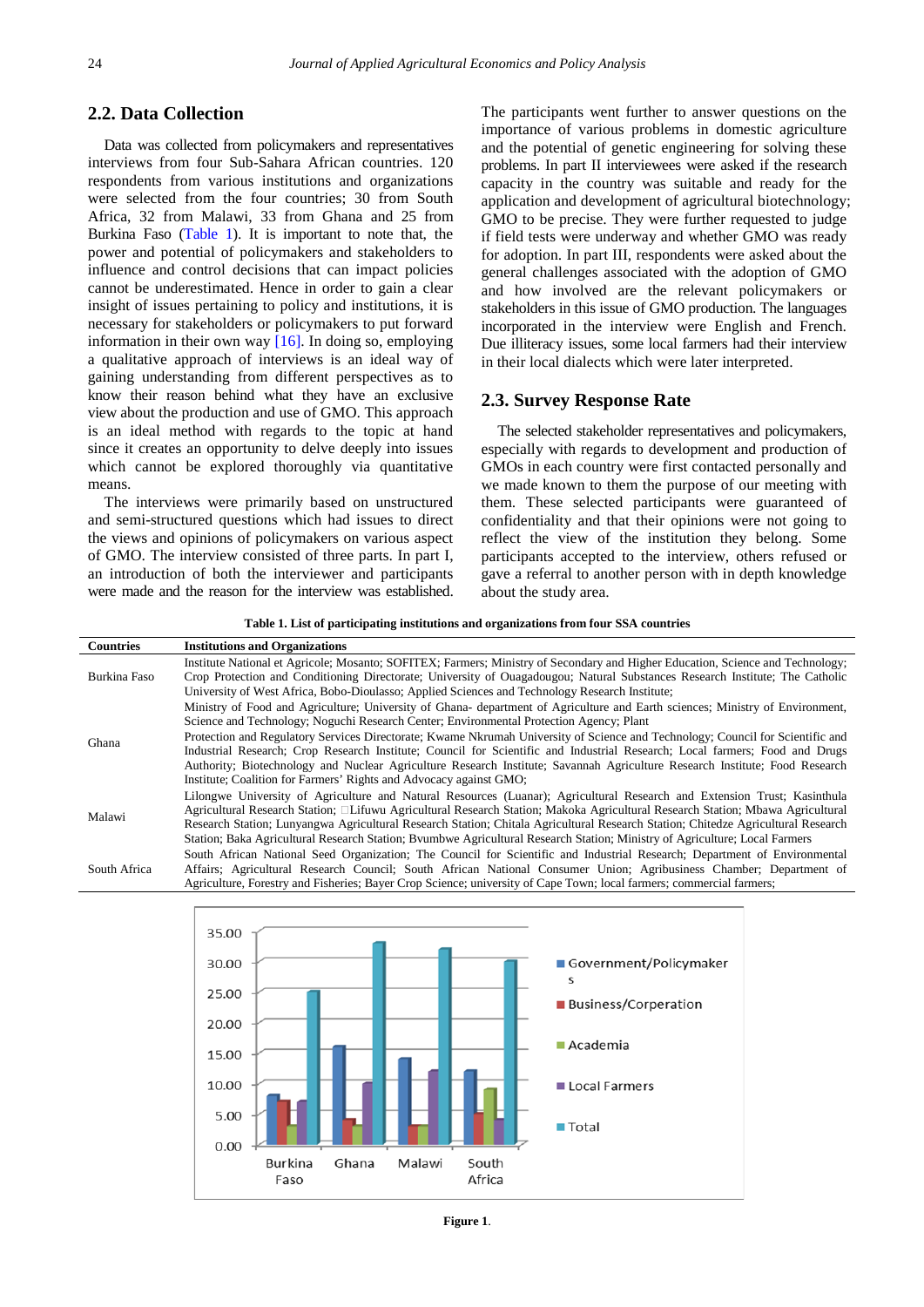One-on-one (stakeholders are engaged individually, either formally or informally); focus group workshop and town meetings were the method of interviews used in the study. Less than 20% of the total numbers of respondents were women. The interview interactions engaged individually gave us an insight about the current issue of food security and the important role GMO play in that, gave us the opportunity to know more about the research capacity and development, the role policymakers play in GMO and the various challenges restricting its adoption and usage. This was actively used among politicians, policymakers, parliamentary representatives, district chief executives, professors, local community chiefs, NGOs, churches and the press who consented to comment on this topic. A focus group workshop was crucial to data collection. A planned discussion on issues pertaining to GMO in a small (4 to 12 members) group of stakeholders took place. This allowed policymakers to interact and participate in the topic discussed. At research institutes and universities research laboratories, relevant group of scientists participated in a knowledgeable debate about the prospective role and importance of GMOs in agricultural development. The town meeting approach was used to enable individuals and farmers residing in a specific geographic area to discuss issues relevant to GMO in their community.

Different sectors such as agriculture, science and technology as well as environment influenced the selection of respondents based on their relevance to the topic. With this regard, the researchers had the opportunity to speak with some policymakers, scientific researchers, some local farmers as well as respondents from Non-Governmental Groups and other international donors and groups.

#### **2.4. Data Analysis**

The interview incorporated audio recordings and written notes. Each audio taped interview was later transcribed and was used as a primary data source. Once the interviews were transcribed, an overall summary was written based on the participant's responses to the demographic questions and the research questions from each interview. The data of this study were structured based on each activity and the kind of information provided mainly after reviewing the main data including that of literature and interviews.

#### **2.5. Validity and Reliability**

For the accuracy of the findings to be validated, the respondents ought to confirm the interview reports by reviewing the report and transcribed documents. this goes a long to ensure accuracy [\[17\].](#page-7-16) The multiple methods of data collection utilized triangulation of findings in order to be sure that the findings and conclusions were valid and reliable [\[18\].](#page-7-17) The respondents constantly checked the finding throughout the study in order to assure that, valid and correct conclusions or finalization is drawn from the data [\[19\].](#page-7-18) The data and the interpretations will then be given back to the respondents for their comment. The respondents make changes in their response wherever necessary by reviewing his or her answers. Then there will

be a discussion on the responses of the respondents and the interpretations of responses by the researcher. Now, the external auditor or supervisor will review the interview data and preliminary coding, themes, categories, and interpretations [\[20\]](#page-7-19)

# **3. Results and Discussion**

## **3.1. The Development and Challenges of Genetic Engineering**

In the first part of the questionnaire, respondents were asked about the problems of domestic agriculture and the potential of genetic engineering to provide adequate solutions to these problems. [Figure 2](#page-4-0)  $&$  [Figure 3](#page-4-1) show that, in all four countries, the predominant problems identified were crop disease and pest infestation and genetic engineering had high potential in providing solutions to it. Notwithstanding, other common issues mentioned were drought and climate change which were predominant in all four countries. In South Africa and Burkina Faso, the potential of genetic engineering solving these issues was measured to be low. This affirms the results of research conducted by [\[21\].](#page-7-20) Moreover, issues relating to agronomy were considered to be of high importance as respondents from Burkina Faso, Ghana, Malawi and South Africa emphasized the importance of these issues. Climate change was considered to be a serious problem in Burkina Faso but less in South Africa. Likewise drought is considered to be a serious issue in Burkina Faso and Malawi but less in Ghana and South Africa. On the potential of GMO providing solutions to these problems, respondents from Ghana and South Africa believe genetic engineering has a low potential of providing solutions to the problem of drought and on the issue of climate change, apart from Malawi, all three remaining countries believe genetic engineering has low potential of providing solutions to climate change affected seeds.

The second part of the interview consisted of respondents answering questions with regards to the research capacity in the country and whether or not it was suitable and ready for the application and development of agricultural biotechnology. The first question was "what is the state of the research capacity in your country?" the second question was "do you see the research capacity as ready for the application of and development of agricultural biotechnology?" In an attempt to answer these questions, respondents were given a range of 'one to five' with one being the "low or no research capacity" and "not ready for biotechnology application" respectively; five indicated "high research capacity" and ready for the development and application of biotechnology" respectively. [Figure 4](#page-5-0) shows the accumulated average response from Burkina Faso, Ghana, Malawi and South Africa with regards to the state of research capacity and the application of agricultural biotechnology.

At this level, respondents from all countries apart from South Africa considered the research capacity of their country very low and had no hopes of being ready or suitable for the application of agricultural biotechnology. This is similar to the results of [\[22\]](#page-7-21) in his research. At the same time, respondents form Burkina Faso, Ghana and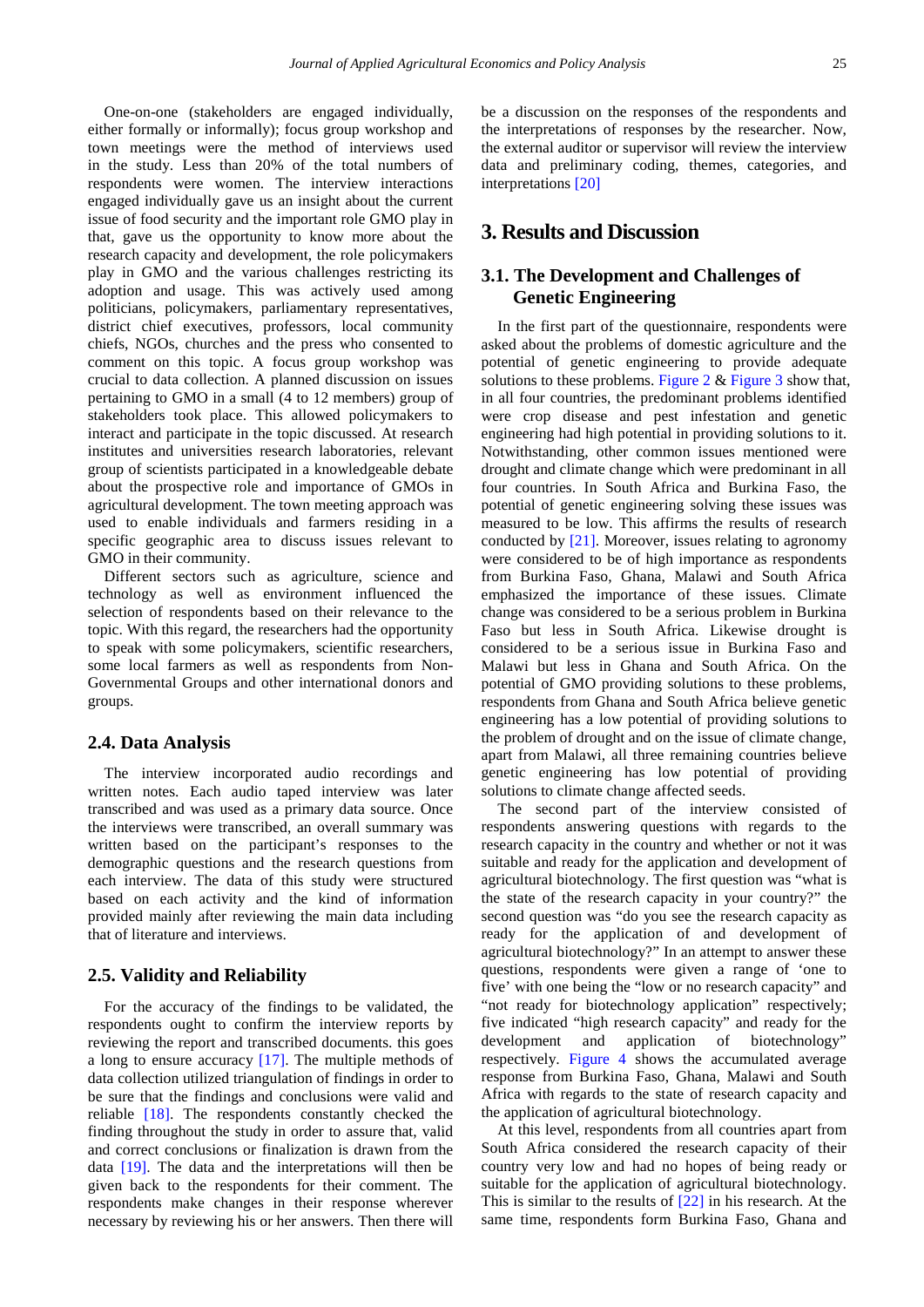Malawi revealed that, the country lack funds to support R&D in the country and that, very little no funds of the nation's GDP is allotted for agricultural development. There exist lack of public and private investment in agricultural research and development in all three countries. However, a respondent in South Africa stated that, though about 5% of the nation's GDP is apportioned for agricultural development, and the research capacity seem to be ready for further application and development of agricultural biotechnology, it still doesn't go a long way to give 100% support to agricultural development and research.

In the third part of the interview, respondents were asked to answer questions related to the challenges associated with adoption and use of GMOs and the roles various policymakers play in this regard. The common issue identified in all four countries with regards to the adoption and use of GMOs includes perceived health risk, environmental risk, ethical concern, and strict biosafety regulations. In Burkina Faso a distinctive problem identified was the issue of shortened and light fiber of Bt cotton as compared to the heavy and long fibers of the conversional means. [Figure 5](#page-5-1) gives an aggregated explanation to the results. The results further revealed that, all four countries have stringent biosafety regulations that prevent the commercialization of most of GM crops and foods that could be beneficial to the people of the nation. Apart from South Africa and Burkina Faso, the remaining countries are still in the field test and trial stages, awaiting for confirmation and approval from the biosafety committees. Even in Burkina Faso and South Africa, there are ongoing field test and trials for many GM foods. Most respondents from Ghana and Malawi viewed GMO to have higher health and environmental risk and believed it infringes on the ethics of the nation's culture. Nonetheless, respondents from Burkina Faso and South Africa mainly viewed biotechnology as an instrument to bring solutions to problems arising in the agricultural industries which the conversional method cannot solve. They believe this new biotechnology may improve food security and that; it wouldn't pose any serious health and environmental risks, since it has been tried and tested severally. Many respondents in all four countries however opined that, ethical concern in the nation is very crucial with regards to the use of GMOs. Most of them aren't happy with the current strict biosafety regulation in the country.

<span id="page-4-0"></span>

**Figure 2.** Various domestic agricultural problems

<span id="page-4-1"></span>

**Figure 3.** Potential of GE for solving these issues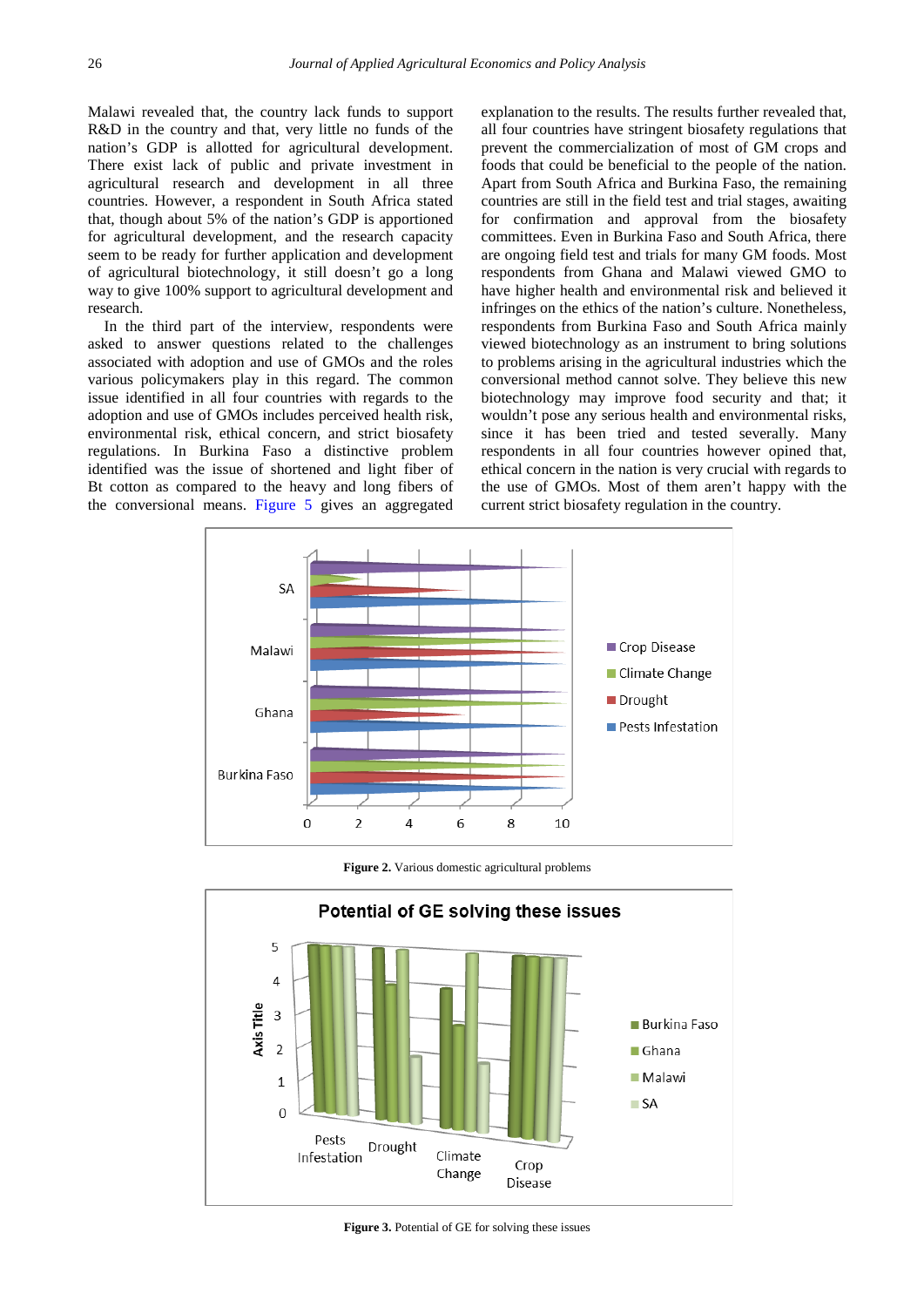<span id="page-5-0"></span>

**Figure 4.** Research capacity and readiness for agricultural biotechnology application

<span id="page-5-1"></span>

**Figure 5.** Perceived challenges associated with the use of GMO

<span id="page-5-2"></span>



On the subject of roles played by relevant policymakers or stakeholder groups in this regard, it was observed in Burkina Faso that, most respondents from civic groups

and some academic institutions as well as some government institutions concerned with environmental and social issues had negative opinion predominantly against GMO.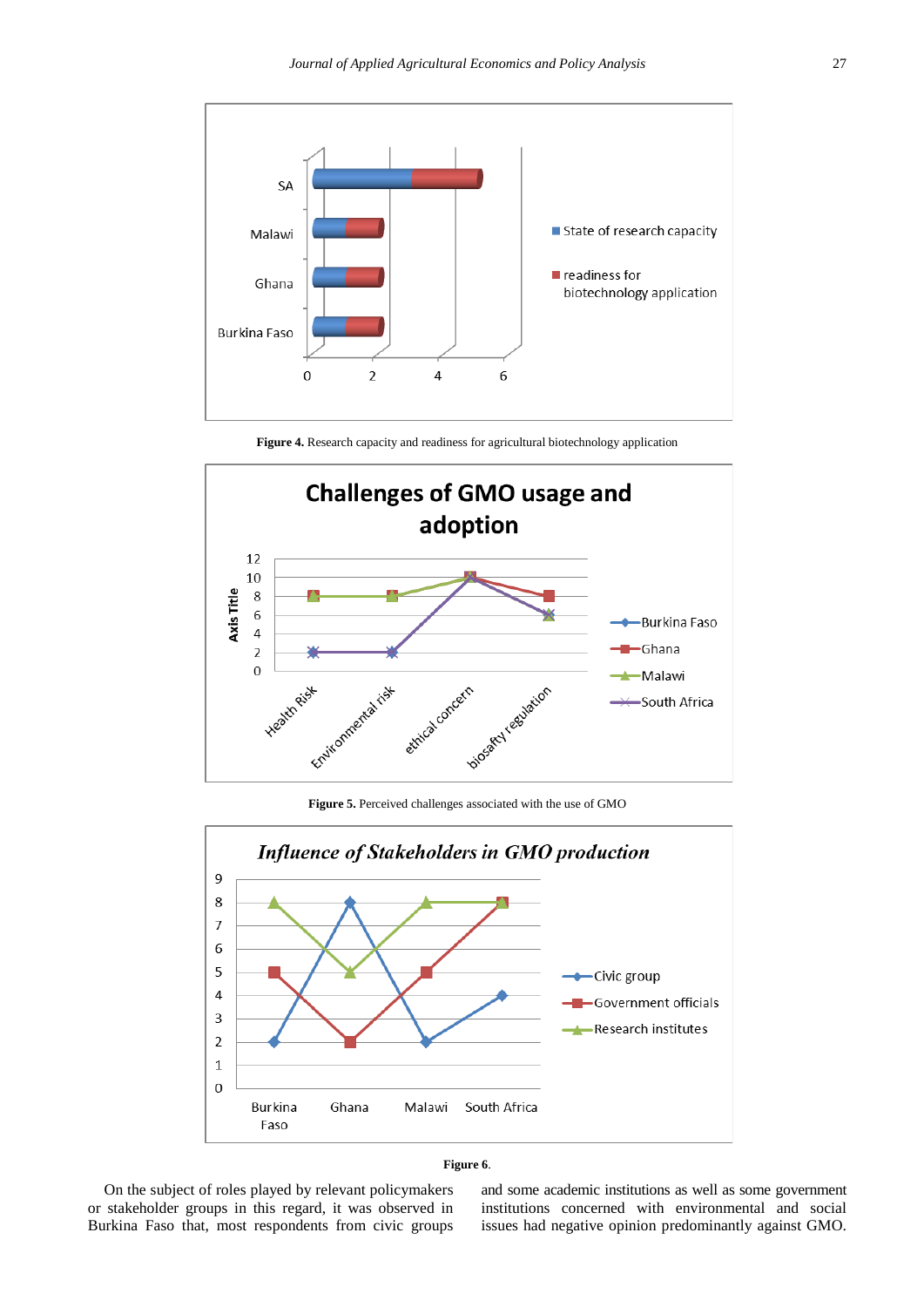They had relatively lower influence in the issue of biotechnology adoption in the country. Respondents from research institutions and other scientific institutes strongly supported the use GMOs since they believe it is capable of bringing solutions to the agronomic problems at hand. They had a relatively higher influence in the commercialization of GM crops in the country. Government officials and business groups were indifferent. They viewed the use of GMO as not life-threatening and nearly favorable with a medium influence rate. A similar observation was made in Malawi. Unlike in Ghana, respondents revealed that civic interest groups and academia strongly stand against the commercialization of GM food in the country. They have a high influence in the decision process. Unlike Burkina Faso where research and scientific institutes strongly influence the commercialization of GM crops, institutions in Ghana have less influence in that regard. Government officials and business groups like Mosanto have medium influence in this decision process. In South Africa, a few respondents from civic interest groups and other government institutions which support environmental protection strongly stand against the use of GMO in the country. Nevertheless, their influence is pretty much low. However, respondents from research institutes viewed GMO to provide adequate solutions to the numerous rising problems of agriculture and so do the government workers. These revelations affirms the research results of [\[23\]](#page-7-22) and [\[22\]](#page-7-21) in their researches. On a scale of one to ten, with one indicating a low influence and ten indicating a high influence, [Figure 6](#page-5-2) shows the aggregated accumulation of the general responses gathered on the role and influence stakeholders and policymakers play the issue of GMO production.

## **3.2. The Influence of Foreign Bodies and Pressure Groups in the Issue GMO in Sub-Sahara Africa**

The issue of Agricultural biotechnology acceptance in SSA has drawn the attention of many multinational bodies. Some of these parties propagate the acceptance of this modern technology; others have a strong stance against its adoption. The African Union-New Partnership for Africa's Development initiated an approach that would ensure effective biotechnology and biosafety regulatory assessment procedures in the region. It is an effort geared towards maximizing the advantage of GE crops to promote economic growth and development. [\[24\]](#page-7-23)

More so, the Alliance for a Green Revolution in Africa (AGRA) initiated the green revolution agenda that aims at integrating into corporate chains for export and promoting the growth of commercial small scale farmers which in turn lead to an increase in economies of scale over time [\[25\].](#page-7-24) Many other organization have highlighted it very crucial for policymakers and government of SSA countries to approve the commercialization of GM food and crops; and that it is vital to tackle the barriers to access this modern technology by evaluating and testing GMOs enthusiastically [\[26\].](#page-7-25)

Other organization such as Greenpeace and Friends of the Earth International intensely accentuate their stance against GMOs. They argue that, the risk associated with GMOs far outweighs the benefits derived from it to uneducated farmers; they further conduct campaigns and workshops against the arrangement of GM technologies in many SSA countries. [\[27\]](#page-7-26) In as much as there may be some risks involved with the use of GMOs, the use of conventional crops isn't any better either. The influence of foreign bodies and international pressure groups play a vital role in this topic of discussion. More often than not, policymakers and stakeholders in SSA tend to be in a dilemma as to the messages about the suitability of GMOs in a national perspective [\[28\].](#page-7-27)

## **3.3. Policy Implication for Biotechnology Researcha ND Development in Sub-Saharan Africa**

The study proves that, in as much as there is advancement in public research in Sub Saharan Africa, different policies in these countries deters further advancement of this research [\[2\].](#page-7-1) Testing and commercialization are being held up by biosafety regulatory processes and the expertise that would have provided the necessary important information sharing and exchange opportunity is hindered by various organizational and customary obstacles [\[29\].](#page-8-0) The findings suggests that, to unearth the full potential of this modern technology, it is necessary to update or implement new policies since the existing policies are inadequate relative to the needs and requirements needed to explore the advantages of this modern Biotechnology.

Therefore, there's the need to create an effective capacity building in research development such that the efficacy of electronic biotechnology research would be enhanced in SSA [\[30\].](#page-8-1) This method will further improve the movement of data sharing between policymakers and research scientists in the region by reducing redundancies and eventually upsurge regulatory proficiency and reduce the cost of R&D [\[31\].](#page-8-2)

Opposing GM campaigns make statesmen and policymakers hesitant to progress biosafety legislation or take decisions towards the release of biotechnologies [\[32\]](#page-8-3) hence to advance the level of research on agricultural biotechnology and GM crops and food, it is important to introduce certain tactics to collective research such as heightening for the public sector to take a strong position in public negotiation or to even promote public interest by providing intellectual property donations for scientific research [\[33\].](#page-8-4)

Moreover, an effective collaboration between public and private ventures will advance as commercial entities which are intended to implement a public interest research program. This will give it a touch of sovereignty and administration which are traits from the private and public areas [\[34\].](#page-8-5)

Another important factor is that, to enhance biotechnology product development, commercialization and business capacity in SSA there ought to be greater financial commitment. Therefore this whole process demands resolute efforts by all policymakers and stakeholders via an efficient collaborations and partnership [\[35\].](#page-8-6) Mostly the central governments are expected to play a major role in harnessing coordination and regulation.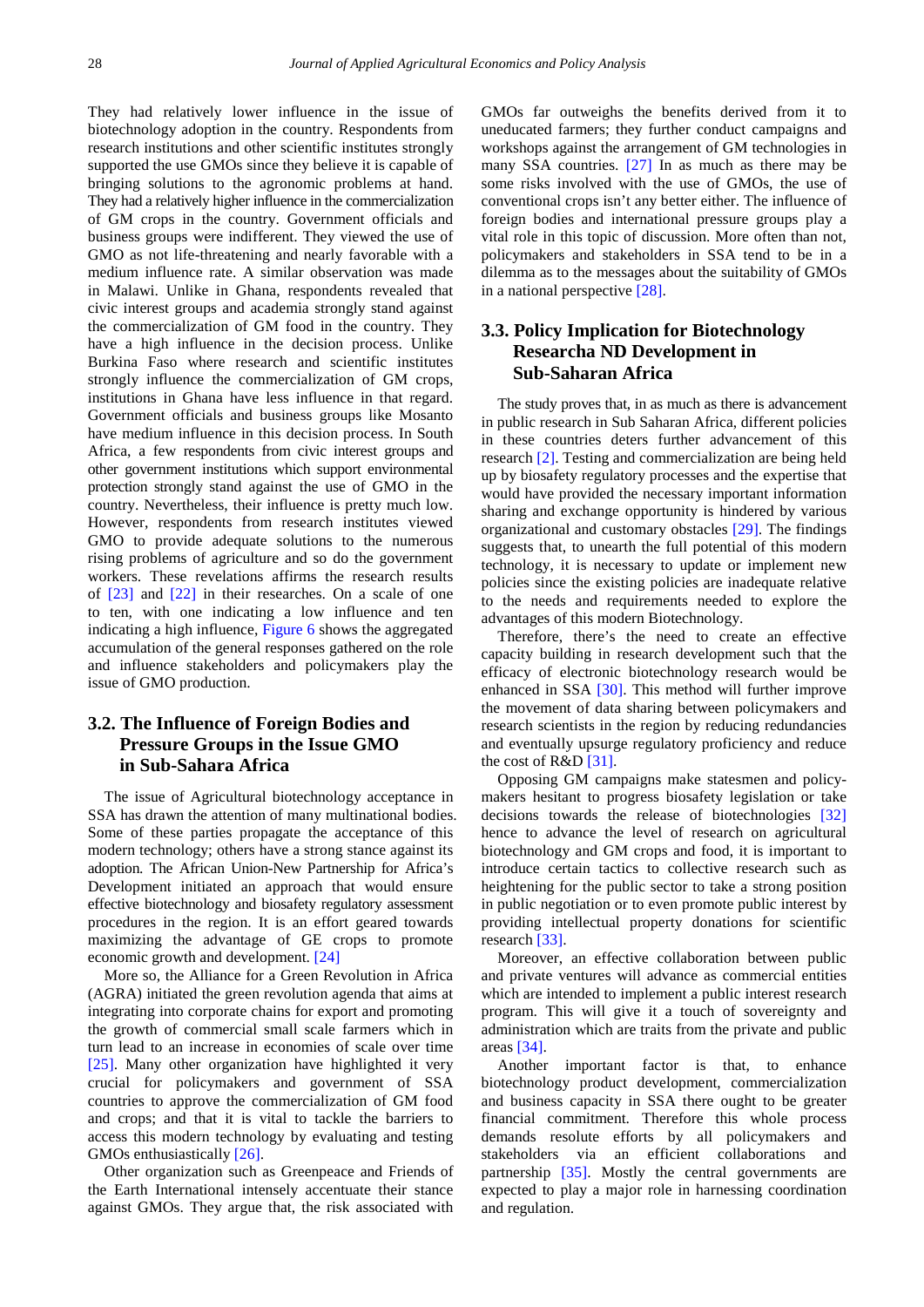## **4. Limitation**

Though the survey results proved that, many people in those four countries believed that agricultural biotechnology had the potential of solving many arising problems in agriculture, there also exist concerns about the possible negative impacts of this food on the environment and health as well as the fear of potential abuse of the technology in future. This research briefly talked about the potential of GMO solving a small part of the agronomic problems in agriculture (Pest infestation and crop disease). Future research can delve deeply into how genetic engineering can provide solutions to non-agronomic problems such lack of R&D investment, market for the products and infrastructure. This will go a long way to resolve the misunderstanding of the use of GMO in developing countries. Also, there was difficulty in communicating with respondents in Burkina Faso since the national language of the country is French and that of the researchers is English. Due illiteracy issues, some local farmers had their interview in their local dialects which were later interpreted. Also, due to the busy schedule of many relevant stakeholders and respondents, it was difficult to get hold of them to be interviewed.

# **5. Conclusion**

From an overall perspectives of the findings, it is revealed that majority of the respondents showed a realistic opinion about the possibility of genetic engineering solving the rising agronomic problems and other natural factors in the agricultural sectors. It was viewed that, these countries have different perspectives of agricultural biotechnology due to their different economic level, political history and status and cultural and ethical values. Nonetheless, agricultural biotechnology have has proven beyond odds that it could greatly enhance agricultural productivity and therefore has the potential to contribute a great deal of socio-economic advantages to the African region [\[1\].](#page-7-0) Many SSA countries are challenged with food insecurities, affected by climate changes and various biotic and abiotic limitations lead to an overall decline in agricultural productivity and these factors could be alleviated through the use and application of this new technology. However, the existing unfavorable agricultural biotechnology development policy and extreme precautionary regulatory policies coupled with inadequate human, institutional and infrastructural capacity for biotechnology research deters the development, adoption and commercialization of GM crops and foods.

The study results are consistent with arguments made by [\[29\]](#page-8-0) and [\[36\]](#page-8-7) in their respective researches. The adoption of GMO in many SSA countries is challenged by stringent biotechnology regulations and policies.

Hence it is important for government and stakeholders to give a second thought to biotechnology development policy and biosafety regime. This would help create an empowering socio-political atmosphere for the development and disposition of this novel agricultural biotechnology.

## **References**

- <span id="page-7-0"></span>[1] G. D. Arthur, "Benefits and concerns surrounding the cultivation of genetically modified crops in Africa: The debate," *AFRICAN J. Biotechnol.*, vol. 10, no. 77, pp. 17663-17677, 2011.
- <span id="page-7-1"></span>[2] E. Castellari, C. Soregaroli, T. J. Venus, and J. Wesseler, "Food processor and retailer non-GMO standards in the US and EU and the driving role of regulations," *Food Policy*, vol. 78, no. February, pp. 26-37, 2018.
- <span id="page-7-2"></span>[3] D. Holland, I. Liadze, C. Rienzo, and D. Wilkinson, "The relationship between graduates and economic growth across countries," *BIS Res. Pap.*, no. 110, p. 72, 2013.
- <span id="page-7-3"></span>[4] D. Eriksson *et al.*, "Science & Society A Welcome Proposal to Amend the GMO Legislation of the EU," *Trends Biotechnol.*, vol. xx, pp. 1-4, 2006.
- <span id="page-7-4"></span>[5] Y. L. B. Marie DE LATTRE-GASOUET, Alain WEIL, "Genetically modified plants in Africa: issues and research," *Food Policy*, vol. 29, no. 6, pp. 593-608, 2004.
- <span id="page-7-5"></span>[6] R. Paarlberg, "GMO foods and crops: Africa's choice," *N. Biotechnol.*, vol. 27, no. 5, pp. 609-613, 2010.
- <span id="page-7-6"></span>[7] D. A. Nadolnyak and I. M. Sheldon, "A Model of Diffusion of Genetically Modified Crop Technology in Concentrated Agricultural Processing Markets - The Case of Soybeans," no. August, pp. 28-31, 2002.
- <span id="page-7-7"></span>[8] K. Fischer, E. Ekener-petersen, L. Rydhmer, and K. E. Björnberg, "Social Impacts of GM Crops in Agriculture: A Systematic Literature Review," pp. 8598-8620, 2015.
- <span id="page-7-8"></span>[9] R. Bailey, R. Willoughby, and D. Grzywacz, "On Trial: Agricultural Biotechnology in Africa," no. July, 2014.
- <span id="page-7-9"></span>[10] D. Stone and M. Dove, "Agricultural Deskilling and the Spread of Genetically Modified Cotton in Warangal," vol. 48, no. 1, pp. 67-103, 2007.
- <span id="page-7-10"></span>[11] *About IFPRI ' s Peer Review Process*.
- <span id="page-7-11"></span>[12] J. Hall, S. Matos, S. Gold, and L. S. Severino, "The paradox of sustainable innovation: The 'Eroom' effect (Moore's law backwards )," *J. Clean. Prod.*, vol. 172, pp. 3487-3497, 2018.
- <span id="page-7-12"></span>[13] O. Osiemo, "'Saving Africa: The GMO Cold War and the Battle for Africa,'" *J. World Trade*, vol. 52, no. 1, pp. 143-162, 2018.
- <span id="page-7-13"></span>[14] R. Ciegis, J. Ramanauskiene, and B. Martinkus, "The Concept of Sustainable Development and its Use for Sustainability Scenarios," no. 2, pp. 28-37, 2009.
- <span id="page-7-14"></span>[15] "sustainability.pdf."
- <span id="page-7-15"></span>[16] J. Mayers, "Stakeholder power analysis," no. March, 2005.
- <span id="page-7-16"></span>[17] R. K. Yin, *Case Study Research Design and Methods*. Thousand Oaks: SAGE, 2003.
- <span id="page-7-17"></span>[18] R. E. Stake, *The Art of Case Study Research*. London: SAGE, 1995.
- <span id="page-7-18"></span>[19] S. B. Merriam, *Introduction to Qualitative Research. In Qualitative Research in Practice. Merriam, Sharon and Associates, eds*. San Francisco: Jossey-Bass, 2002.
- <span id="page-7-19"></span>[20] J. W. Creswell, *Qualitative Inquiry and Research Design: Choosing Among Five Approaches.*, 2nd ed. Thousand Oaks: SAGE, 2007.
- <span id="page-7-20"></span>[21] P. Aerni and T. Bernauer, "Stakeholder Attitudes Toward GMOs in the Philippines , Mexico , and South Africa: The Issue of Public Trust," vol. 34, no. 3, pp. 557-575, 2006.
- <span id="page-7-21"></span>[22] A. A. Adenle, E. J. Morris, and G. Parayil, "Status of development , regulation and adoption of GM agriculture in Africa: Views and positions of stakeholder groups," *Food Policy*, vol. 43, pp. 159-166, 2013.
- <span id="page-7-22"></span>[23] P. Aerni, "Stakeholder attitudes towards the risks and benefits of genetically modified crops in South Africa," vol. 8, pp. 464–476, 2005.
- <span id="page-7-23"></span>[24] M. Teshome, "THE AFRICAN UNION AND ITS PERSPECTIVES ON The AU in a Nut Shell," 2010.
- <span id="page-7-24"></span>[25] M. Mayet and A. Centre, "Green Revolution push in Africa the occupation of the Guinea Savannah- where the GM push fits in Mariam Mayet African Centre for Biosafety ( ACB )."
- <span id="page-7-25"></span>[26] M. Bassey, "AGRA' s Technology Push in Africa A commentary by," 2010.
- <span id="page-7-26"></span>[27] A. G. S. Guide, "Genetically Engineered Food What about."
- <span id="page-7-27"></span>[28] J. M. Alston, W. J. Martin, and P. G. Pardey, *AND LONG-RUN FOOD 15*. Elsevier Inc., 2015.